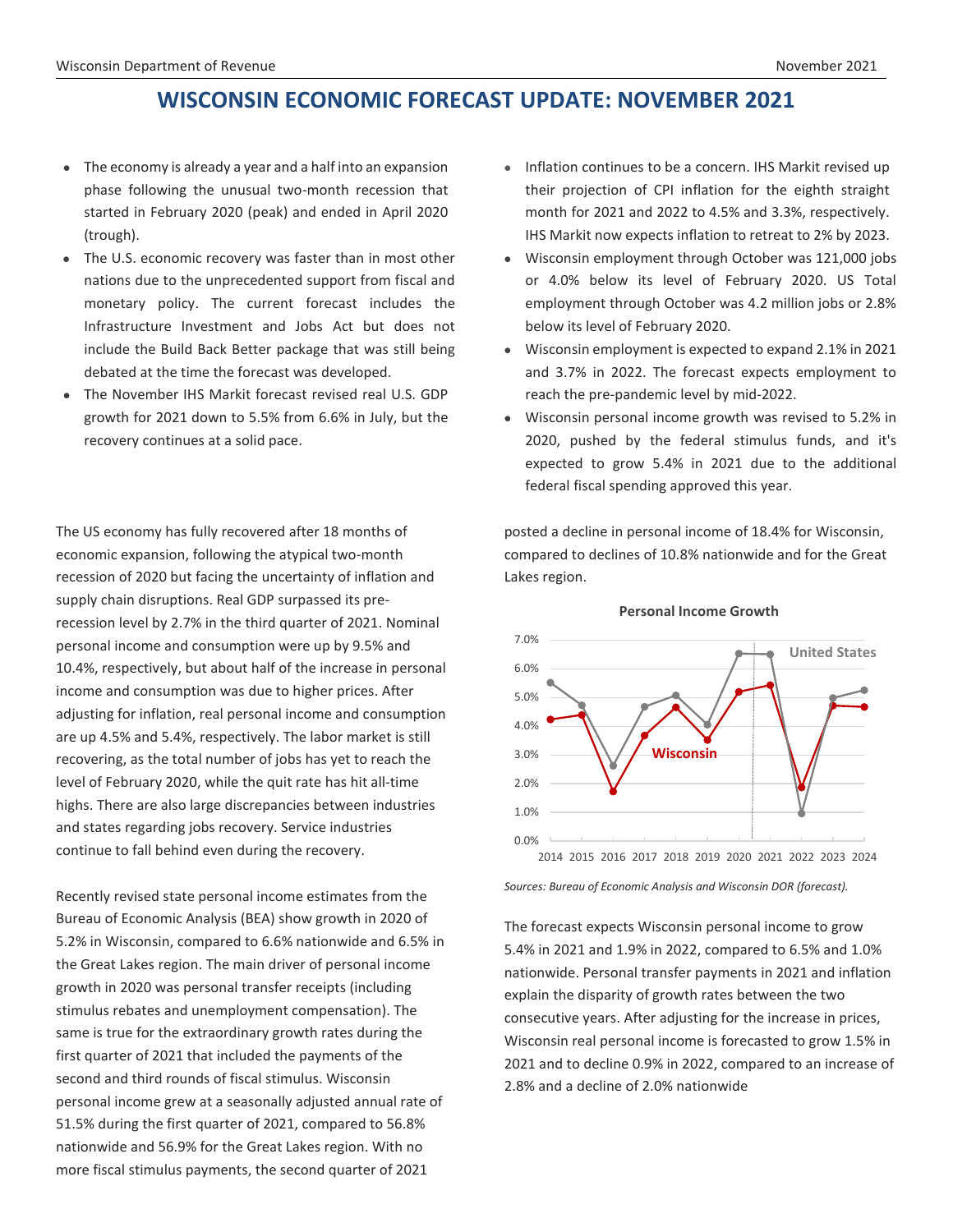

**Wages and Salaries Growth**

 *Sources: Bureau of Economic Analysis and Wisconsin DOR (forecast).*

In 2020, wages and salaries grew 0.7% in Wisconsin versus 1.3% nationwide. The forecast expects wage and salary income to recover strongly in 2021, posting growth of 6.7% in Wisconsin and 8.0% nationwide. The forecast expects another year of unusually strong growth in 2022 with wages and salaries expanding 7.4% in Wisconsin and 7.9% in the U.S.





The forecast expects Wisconsin employment to grow 2.1% in 2021 and 3.7% in 2022, compared to 2.7% and 3.9% nationwide. Wisconsin and the US will reach pre-pandemic levels of employment by the third quarter of 2022. Wisconsin employment has recovered slightly slower than the US, with Wisconsin employment in October being 4.0% below its February 2020 level, compared to 2.8% nationwide. However, the household survey shows that the Wisconsin unemployment rate declined once again in October to 3.2%, compared to 4.6% nationwide. The Quarterly Census of Employment and Wages shows that Wisconsin Monthly CES employment estimates are going to be revised upward in March of 2022. This comprehensive dataset shows that in June of 2021, Wisconsin employment was 4.0% below its February 2020, compare to 3.6% nationwide.

Wisconsin private employment is 3.6% below its level of February 2020, compared to 2.5% nationwide. While most industries continue to improve, the hardest hit low-wage sectors are taking longer to recover. The arts, entertainment, and recreation sector show a level of employment 19.7% below its pre-pandemic mark, while accommodation and food services is 11.0% below, and private educational services is 11.5% below its peak level of February 2020. The forecast for the leisure and hospitality sector expects the sector to reach its pre-recession level by mid-2023.

The goods producing sectors fared better during the decline and the recovery. Manufacturing employment in October was just 0.1% below its level of February 2020. Within manufacturing, the non-durables sector has already surpassed its pre-recession level, while the durables sector remains below. Construction employment fell 8% during the recession, losing 10,000 jobs between February and April 2020. The strong recovery brought this sector to its prepandemic level by the end of 2020. It fell again in early 2021, but it returned to growth afterwards. The forecast expects a healthy increase of construction jobs in line with continued growth of the Wisconsin housing market.



**Employment in Leisure and Hospitality** 

*Sources: Bureau of Labor Statistics (CES) and Wisconsin DOR (forecast).*





*Sources: Bureau of Labor Statistics (LAUS) and Wisconsin DOR (forecast).*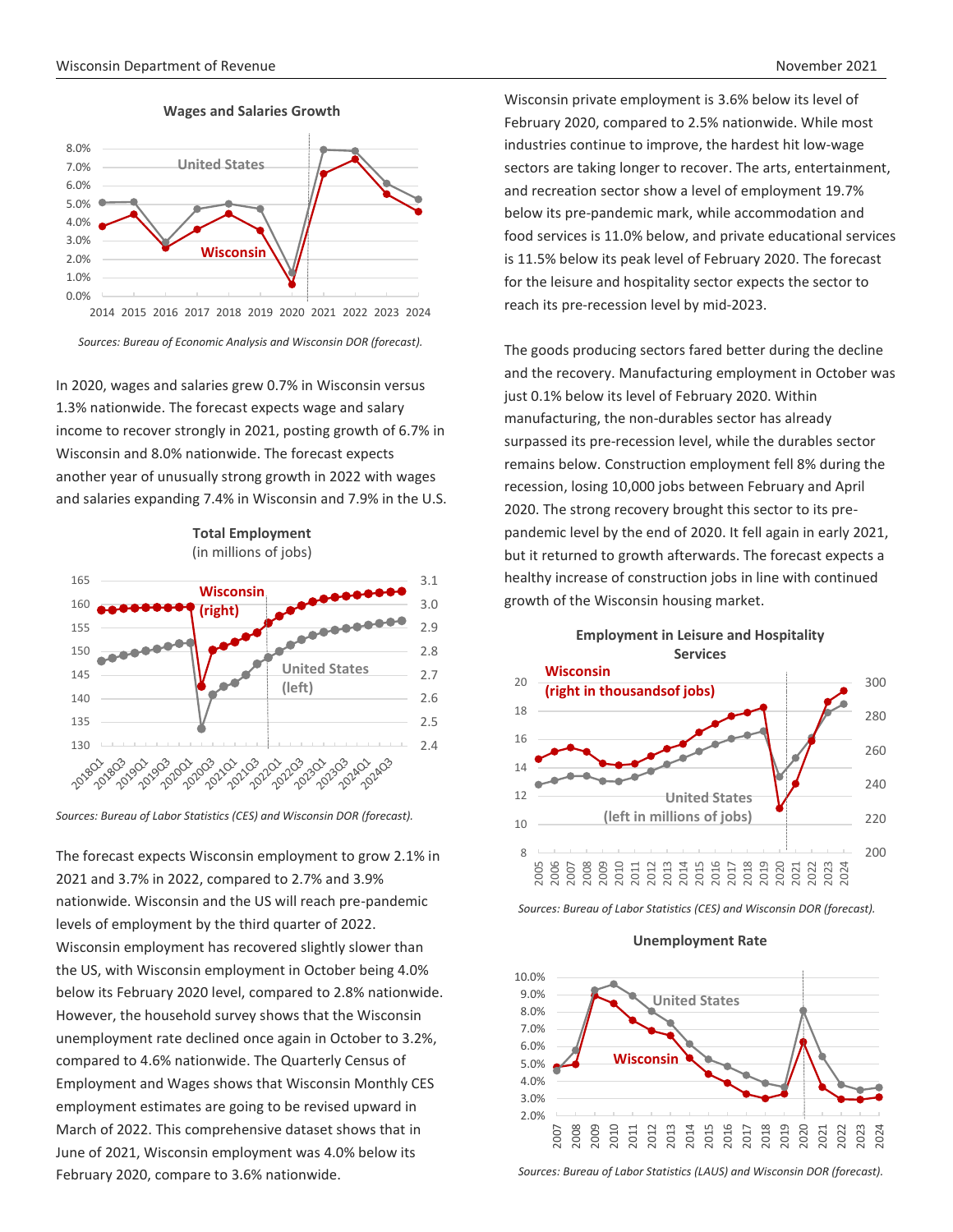#### **Employment (Annual)**

|                                        |         | History | l Thomanius of Jons) |         |         | Forecast |         |         |  |
|----------------------------------------|---------|---------|----------------------|---------|---------|----------|---------|---------|--|
|                                        | 2017    | 2018    | 2019                 | 2020    | 2021    | 2022     | 2023    | 2024    |  |
| <b>Total Nonfarm</b>                   | 2,951.9 | 2,980.3 | 2,987.8              | 2,818.3 | 2,876.4 | 2,983.1  | 3,032.5 | 3,051.1 |  |
| % Change                               | 0.8     | 1.0     | 0.3                  | $-5.7$  | 2.1     | 3.7      | 1.7     | 0.6     |  |
| Private Nonfarm                        | 2,540.9 | 2,567.2 | 2,578.1              | 2,431.7 | 2,489.8 | 2,576.1  | 2,620.8 | 2,637.9 |  |
| % Change                               | 1.0     | 1.0     | 0.4                  | $-5.7$  | 2.4     | 3.5      | 1.7     | 0.7     |  |
| Natural Resources & Mining             | 4.3     | 4.7     | 4.2                  | 3.5     | 3.6     | 3.9      | 4.1     | 4.4     |  |
| % Change                               | 15.8    | 8.6     | $-11.7$              | $-16.2$ | 4.0     | 7.2      | 6.4     | 5.0     |  |
| Construction                           | 117.4   | 122.4   | 124.5                | 124.0   | 122.8   | 124.8    | 125.9   | 125.8   |  |
| % Change                               | 4.2     | 4.2     | 1.8                  | $-0.4$  | $-1.0$  | 1.6      | 0.9     | $-0.1$  |  |
| Manufacturing                          | 470.5   | 479.6   | 483.5                | 459.5   | 473.5   | 479.2    | 483.3   | 480.8   |  |
| % Change                               | 0.6     | 2.0     | 0.8                  | $-5.0$  | 3.0     | 1.2      | 0.9     | $-0.5$  |  |
| Trade, Transportation & Utilities      | 539.2   | 540.2   | 535.5                | 518.3   | 532.0   | 538.2    | 539.3   | 541.4   |  |
| % Change                               | 0.5     | 0.2     | $-0.9$               | $-3.2$  | 2.7     | 1.2      | 0.2     | 0.4     |  |
| Information                            | 47.9    | 47.2    | 47.1                 | 44.9    | 45.7    | 46.5     | 47.1    | 48.0    |  |
| % Change                               | $-2.5$  | $-1.4$  | $-0.3$               | $-4.5$  | 1.6     | 1.8      | 1.3     | 2.0     |  |
| <b>Financial Activities</b>            | 152.8   | 153.0   | 154.5                | 152.2   | 150.1   | 152.9    | 153.3   | 153.2   |  |
| % Change                               | 0.6     | 0.1     | 1.0                  | $-1.5$  | $-1.3$  | 1.8      | 0.3     | $-0.1$  |  |
| Professional & Business Services       | 325.8   | 328.2   | 326.6                | 309.7   | 321.0   | 340.7    | 350.0   | 355.3   |  |
| % Change                               | $1.0$   | 0.7     | $-0.5$               | $-5.2$  | 3.6     | 6.2      | 2.7     | 1.5     |  |
| <b>Education &amp; Health Services</b> | 451.3   | 457.3   | 464.1                | 449.6   | 451.6   | 468.4    | 470.5   | 474.5   |  |
| % Change                               | 1.4     | 1.3     | 1.5                  | $-3.1$  | 0.5     | 3.7      | 0.4     | 0.9     |  |
| Leisure & Hospitality                  | 280.3   | 282.4   | 285.5                | 226.2   | 240.7   | 265.8    | 288.8   | 295.2   |  |
| % Change                               | 1.6     | 0.8     | 1.1                  | $-20.8$ | 6.4     | 10.4     | 8.7     | 2.2     |  |
| <b>Other Services</b>                  | 151.4   | 152.2   | 152.7                | 143.8   | 148.8   | 155.7    | 158.4   | 159.3   |  |
| % Change                               | 1.0     | 0.6     | 0.3                  | $-5.8$  | 3.5     | 4.7      | 1.7     | 0.5     |  |
| Government                             | 411.0   | 413.2   | 409.7                | 386.7   | 386.6   | 407.0    | 411.7   | 413.1   |  |
| % Change                               | $-0.8$  | 0.5     | $-0.8$               | $-5.6$  | 0.0     | 5.3      | 1.2     | 0.4     |  |
| <b>Federal Government</b>              | 29.0    | 29.1    | 29.3                 | 30.8    | 30.0    | 30.0     | 30.0    | 30.0    |  |
| % Change                               | 0.0     | 0.3     | 0.7                  | 5.2     | $-2.6$  | 0.0      | $-0.1$  | $-0.1$  |  |
| State & Local Government               | 382.0   | 384.1   | 380.4                | 355.9   | 356.6   | 377.0    | 381.7   | 383.2   |  |
| % Change                               | $-0.9$  | 0.5     | $-1.0$               | $-6.5$  | 0.2     | 5.7      | 1.3     | 0.4     |  |

#### **Table 1. Wisconsin CES Employment Forecast: Industry Detail** (Thousands of jobs)

| Table 2. Wisconsin Household Survey Employment Measures |         |         |         |          |         |         |         |         |  |  |
|---------------------------------------------------------|---------|---------|---------|----------|---------|---------|---------|---------|--|--|
|                                                         |         | History |         | Forecast |         |         |         |         |  |  |
|                                                         | 2017    | 2018    | 2019    | 2020     | 2021    | 2022    | 2023    | 2024    |  |  |
| Labor Force                                             | 3.122.1 | 3,106.3 | 3,094.5 | 3,065.0  | 3,089.3 | 3,125.1 | 3,156.8 | 3,176.5 |  |  |
| % Change                                                | 0.4     | $-0.5$  | $-0.4$  | $-1.0$   | 0.8     | 1.2     | 1.0     | 0.6     |  |  |
| Employment                                              | 3.020.3 | 3,012.5 | 2.993.2 | 2,873.0  | 2,975.6 | 3,032.4 | 3,063.8 | 3,078.6 |  |  |
| % Change                                                | 1.1     | $-0.3$  | $-0.6$  | $-4.0$   | 3.6     | 1.9     | 1.0     | 0.5     |  |  |
| Unemployment Rate (%)                                   | 3.3     | 3.0     | 3.3     | 6.3      | 3.7     | 3.0     | 2.9     | 3.1     |  |  |

Source: Bureau of Labor Statistics, Wisconsin Department of Revenue (Forecast)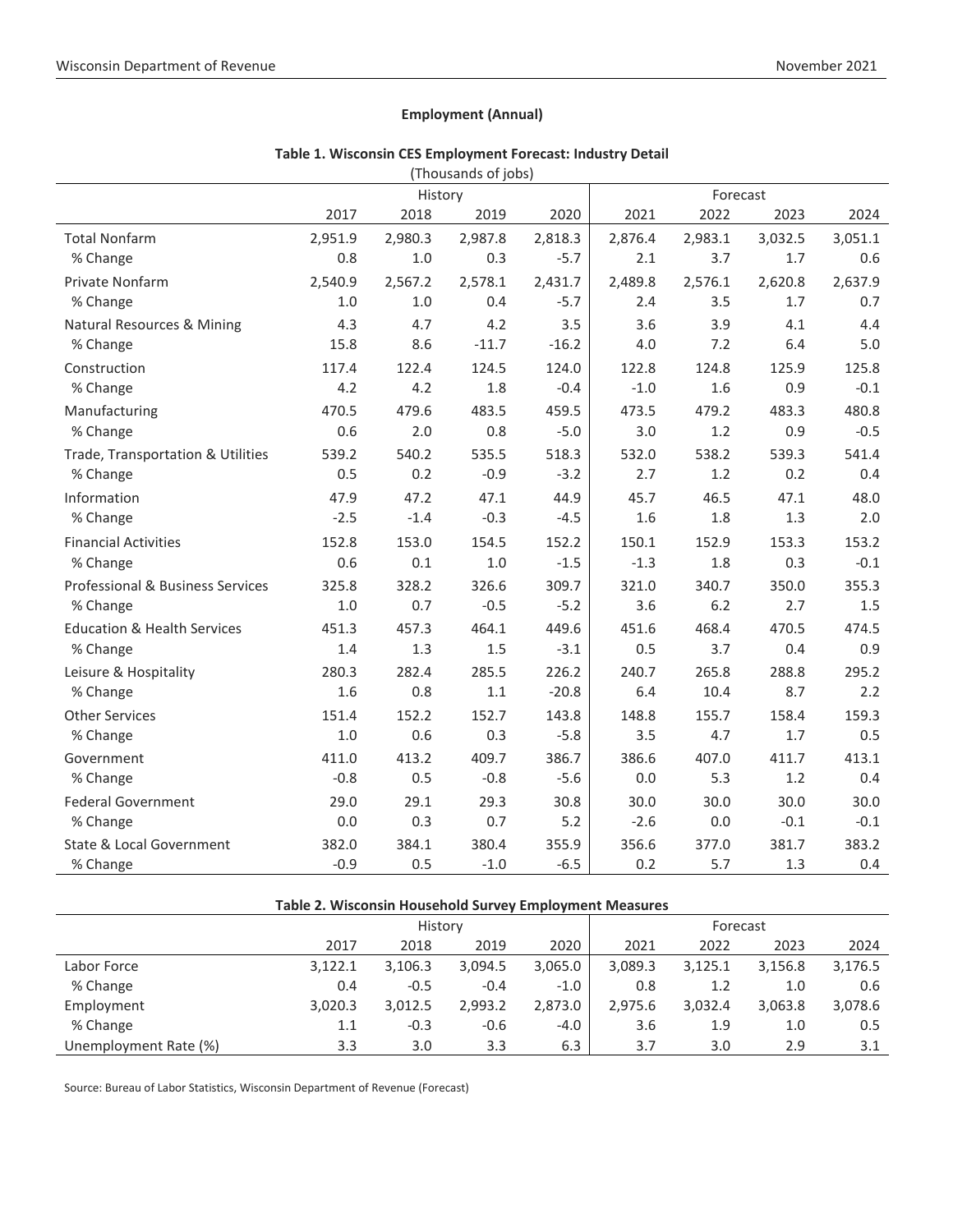### **Employment (Quarterly)**

|                                        | History |         |         | Forecast |         |         |         |         |
|----------------------------------------|---------|---------|---------|----------|---------|---------|---------|---------|
|                                        | 2020:4  | 2021:1  | 2021:2  | 2021:3   | 2021:4  | 2022:1  | 2022:2  | 2022:3  |
| <b>Total Nonfarm</b>                   | 2,823.0 | 2,840.9 | 2,862.7 | 2,880.5  | 2,921.6 | 2,950.7 | 2,974.4 | 2,995.3 |
| % Change                               | 2.4     | 2.6     | 3.1     | 2.5      | 5.8     | 4.0     | 3.2     | 2.8     |
| Private Nonfarm                        | 2,443.3 | 2,459.9 | 2,479.1 | 2,492.0  | 2,528.2 | 2,547.8 | 2,567.7 | 2,586.7 |
| % Change                               | 4.1     | 2.8     | 3.2     | 2.1      | 5.9     | 3.1     | 3.2     | 3.0     |
| <b>Natural Resources &amp; Mining</b>  | 3.4     | 3.6     | 3.6     | 3.6      | 3.7     | 3.8     | 3.9     | 3.9     |
| % Change                               | 22.3    | 25.7    | $-3.7$  | 7.7      | 10.0    | 6.6     | 7.8     | 9.1     |
| Construction                           | 126.6   | 121.6   | 123.8   | 121.8    | 124.1   | 124.0   | 124.4   | 125.3   |
| % Change                               | 14.0    | $-15.0$ | 7.7     | $-6.5$   | 7.9     | $-0.5$  | 1.4     | 3.0     |
| Manufacturing                          | 462.3   | 469.0   | 472.4   | 476.3    | 476.2   | 479.2   | 477.6   | 477.3   |
| % Change                               | 9.2     | 5.9     | 3.0     | 3.3      | $-0.1$  | 2.5     | $-1.3$  | $-0.2$  |
| Trade, Transportation & Utilities      | 523.1   | 528.2   | 529.2   | 532.2    | 538.2   | 541.9   | 536.9   | 539.0   |
| % Change                               | 0.6     | 4.0     | 0.8     | 2.3      | 4.6     | 2.8     | $-3.6$  | 1.5     |
| Information                            | 44.3    | 45.2    | 45.2    | 45.9     | 46.4    | 46.1    | 46.6    | 46.7    |
| % Change                               | 0.0     | 8.1     | 0.0     | 6.3      | 4.2     | $-2.7$  | 4.5     | 1.3     |
| <b>Financial Activities</b>            | 151.1   | 150.3   | 150.1   | 149.7    | 150.5   | 150.7   | 152.4   | 154.2   |
| % Change                               | $-2.1$  | $-2.0$  | $-0.7$  | $-1.0$   | 2.1     | 0.6     | 4.5     | 4.8     |
| Professional & Business Services       | 314.2   | 319.3   | 320.4   | 320.8    | 323.3   | 330.2   | 341.0   | 345.3   |
| % Change                               | 12.6    | 6.7     | 1.4     | 0.5      | 3.1     | 8.8     | 13.8    | 5.1     |
| <b>Education &amp; Health Services</b> | 447.6   | 447.7   | 450.3   | 450.7    | 457.8   | 460.1   | 470.3   | 472.8   |
| % Change                               | $-2.5$  | 0.1     | 2.3     | 0.4      | 6.5     | 2.0     | 9.1     | 2.2     |
| Leisure & Hospitality                  | 224.9   | 228.8   | 235.3   | 242.1    | 256.6   | 259.7   | 259.9   | 264.5   |
| % Change                               | 2.5     | 7.1     | 12.0    | 11.9     | 26.2    | 4.9     | 0.3     | 7.3     |
| <b>Other Services</b>                  | 145.8   | 146.2   | 148.8   | 148.9    | 151.4   | 152.2   | 154.8   | 157.7   |
| % Change                               | 6.3     | 1.2     | 7.1     | 0.3      | 7.0     | 2.1     | 7.0     | 7.6     |
| Government                             | 379.7   | 380.9   | 383.6   | 388.5    | 393.4   | 402.9   | 406.7   | 408.6   |
| % Change                               | $-7.6$  | 1.3     | 2.8     | 5.2      | 5.2     | 10.0    | 3.8     | 1.9     |
| <b>Federal Government</b>              | 30.5    | 30.0    | 30.1    | 30.0     | 30.0    | 30.1    | 30.0    | 30.0    |
| % Change                               | $-26.7$ | $-6.8$  | 1.3     | $-1.3$   | $-0.3$  | $1.0$   | $-0.4$  | $-0.4$  |
| State & Local Government               | 349.2   | 350.9   | 353.5   | 358.5    | 363.4   | 372.9   | 376.6   | 378.6   |
| % Change                               | $-5.7$  | 2.0     | 3.0     | 5.7      | 5.7     | 10.8    | 4.1     | 2.1     |

**Table 3. Wisconsin CES Employment Forecast: Industry Detail**

(Thousands of jobs, seasonally adjusted data, annual rate of change)

| Table 4. Wisconsin Household Survey Employment Measures |         |         |         |         |         |          |         |         |  |  |
|---------------------------------------------------------|---------|---------|---------|---------|---------|----------|---------|---------|--|--|
|                                                         | History |         |         |         |         | Forecast |         |         |  |  |
|                                                         | 2020:4  | 2021:1  | 2021:2  | 2021:3  | 2021:4  | 2022:1   | 2022:2  | 2022:3  |  |  |
| Labor Force                                             | 3.054.1 | 3,060.8 | 3,085.2 | 3,108.2 | 3,102.9 | 3,113.3  | 3,122.4 | 3,129.5 |  |  |
| % Change                                                | $-2.8$  | 0.9     | 3.2     | 3.0     | $-0.7$  | 1.4      | 1.2     | 0.9     |  |  |
| Employment                                              | 2.920.6 | 2.943.9 | 2,964.8 | 2.991.7 | 3.002.1 | 3.015.4  | 3.029.0 | 3,039.5 |  |  |
| % Change                                                | 4.8     | 3.2     | 2.9     | 3.7     | 1.4     | 1.8      | 1.8     | 1.4     |  |  |
| Unemployment Rate (%)                                   | 4.4     | 3.8     | 3.9     | 3.7     | 3.2     | 3.1      | 3.0     | 2.9     |  |  |

Source: Bureau of Labor Statistics, Wisconsin Department of Revenue (Forecast)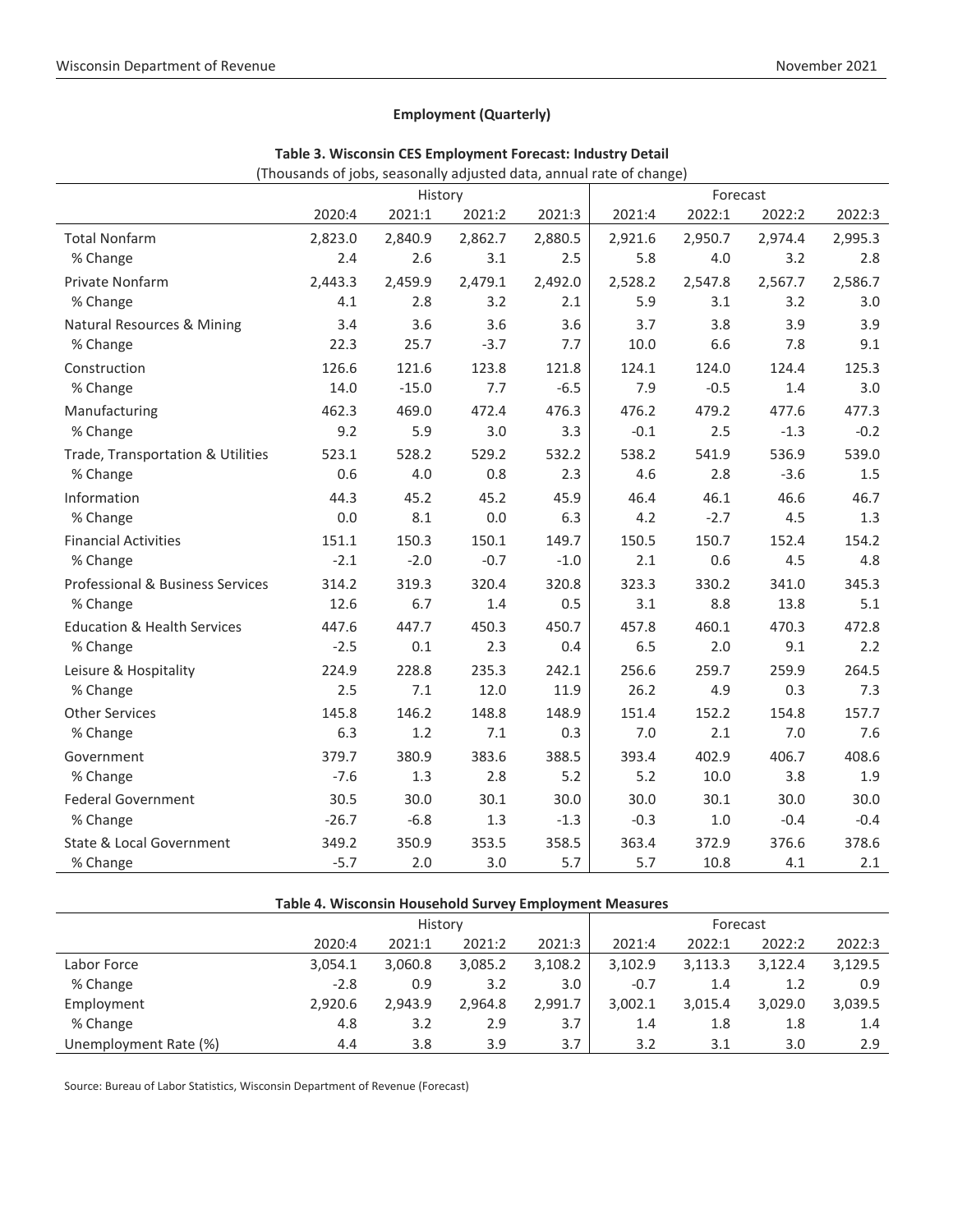## **Employment (Quarterly)**

|                                        |         | $(110030110301)$ year over year change) |         |         |         |                    |         |         |
|----------------------------------------|---------|-----------------------------------------|---------|---------|---------|--------------------|---------|---------|
|                                        | 2020:4  | History<br>2021:1                       | 2021:2  | 2021:3  | 2021:4  | Forecast<br>2022:1 | 2022:2  | 2022:3  |
|                                        |         |                                         |         |         |         |                    |         |         |
| <b>Total Nonfarm</b>                   | 2,823.0 | 2,840.9                                 | 2,862.7 | 2,880.5 | 2,921.6 | 2,950.7            | 2,974.4 | 2,995.3 |
| % Change                               | $-5.6$  | $-5.0$                                  | 7.9     | 2.6     | 3.5     | 3.9                | 3.9     | 4.0     |
| Private Nonfarm                        | 2,443.3 | 2,459.9                                 | 2,479.1 | 2,492.0 | 2,528.2 | 2,547.8            | 2,567.7 | 2,586.7 |
| % Change                               | $-5.3$  | $-4.6$                                  | 8.5     | 3.0     | 3.5     | 3.6                | 3.6     | 3.8     |
| Natural Resources & Mining             | 3.4     | 3.6                                     | 3.6     | 3.6     | 3.7     | 3.8                | 3.9     | 3.9     |
| % Change                               | $-14.3$ | $-7.7$                                  | 3.9     | 12.4    | 9.4     | 5.0                | 8.0     | 8.4     |
| Construction                           | 126.6   | 121.6                                   | 123.8   | 121.8   | 124.1   | 124.0              | 124.4   | 125.3   |
| % Change                               | 0.7     | $-4.1$                                  | 3.1     | $-0.6$  | $-2.0$  | 2.0                | 0.4     | 2.9     |
| Manufacturing                          | 462.3   | 469.0                                   | 472.4   | 476.3   | 476.2   | 479.2              | 477.6   | 477.3   |
| % Change                               | $-3.9$  | $-2.1$                                  | 6.3     | 5.3     | 3.0     | 2.2                | 1.1     | 0.2     |
| Trade, Transportation & Utilities      | 523.1   | 528.2                                   | 529.2   | 532.2   | 538.2   | 541.9              | 536.9   | 539.0   |
| % Change                               | $-2.3$  | $-1.4$                                  | 7.6     | 1.9     | 2.9     | 2.6                | 1.5     | 1.3     |
| Information                            | 44.3    | 45.2                                    | 45.2    | 45.9    | 46.4    | 46.1               | 46.6    | 46.7    |
| % Change                               | $-5.7$  | $-4.0$                                  | 2.8     | 3.5     | 4.6     | 1.9                | 3.0     | 1.8     |
| <b>Financial Activities</b>            | 151.1   | 150.3                                   | 150.1   | 149.7   | 150.5   | 150.7              | 152.4   | 154.2   |
| % Change                               | $-2.4$  | $-3.0$                                  | $-0.5$  | $-1.5$  | $-0.4$  | 0.3                | 1.6     | 3.0     |
| Professional & Business Services       | 314.2   | 319.3                                   | 320.4   | 320.8   | 323.3   | 330.2              | 341.0   | 345.3   |
| % Change                               | $-3.4$  | $-1.6$                                  | 8.6     | 5.2     | 2.9     | 3.4                | 6.4     | 7.6     |
| <b>Education &amp; Health Services</b> | 447.6   | 447.7                                   | 450.3   | 450.7   | 457.8   | 460.1              | 470.3   | 472.8   |
| % Change                               | $-4.0$  | $-4.4$                                  | 4.2     | 0.1     | 2.3     | 2.8                | 4.4     | 4.9     |
| Leisure & Hospitality                  | 224.9   | 228.8                                   | 235.3   | 242.1   | 256.6   | 259.7              | 259.9   | 264.5   |
| % Change                               | $-21.6$ | $-19.8$                                 | 37.5    | 8.3     | 14.1    | 13.5               | 10.4    | 9.3     |
| <b>Other Services</b>                  | 145.8   | 146.2                                   | 148.8   | 148.9   | 151.4   | 152.2              | 154.8   | 157.7   |
| % Change                               | $-4.6$  | $-4.5$                                  | 12.2    | 3.7     | 3.9     | 4.1                | 4.1     | 5.9     |
| Government                             | 379.7   | 380.9                                   | 383.6   | 388.5   | 393.4   | 402.9              | 406.7   | 408.6   |
| % Change                               | $-7.4$  | $-7.5$                                  | 4.3     | 0.3     | 3.6     | 5.8                | 6.0     | 5.2     |
| <b>Federal Government</b>              | 30.5    | 30.0                                    | 30.1    | 30.0    | 30.0    | 30.1               | 30.0    | 30.0    |
| % Change                               | 4.2     | 0.8                                     | 0.4     | $-9.1$  | $-1.8$  | 0.2                | $-0.3$  | 0.0     |
| State & Local Government               | 349.2   | 350.9                                   | 353.5   | 358.5   | 363.4   | 372.9              | 376.6   | 378.6   |
| % Change                               | $-8.3$  | $-8.1$                                  | 4.6     | 1.2     | 4.1     | 6.3                | 6.5     | 5.6     |

#### **Table 3b. Wisconsin CES Employment Forecast: Industry Detail** (Thousands of jobs, year-over-year change)

| Table 4b. Wisconsin Household Survey Employment Measures |         |          |         |         |         |         |         |         |  |  |
|----------------------------------------------------------|---------|----------|---------|---------|---------|---------|---------|---------|--|--|
|                                                          |         | Forecast |         |         |         |         |         |         |  |  |
|                                                          | 2020:4  | 2021:1   | 2021:2  | 2021:3  | 2021:4  | 2022:1  | 2022:2  | 2022:3  |  |  |
| Labor Force                                              | 3.054.1 | 3,060.8  | 3,085.2 | 3,108.2 | 3,102.9 | 3,113.3 | 3,122.4 | 3,129.5 |  |  |
| % Change                                                 | $-1.3$  | $-0.5$   | 1.0     | 1.0     | 1.6     | 1.7     | 1.2     | 0.7     |  |  |
| Employment                                               | 2.920.6 | 2,943.9  | 2.964.8 | 2,991.7 | 3,002.1 | 3,015.4 | 3,029.0 | 3,039.5 |  |  |
| % Change                                                 | $-2.4$  | $-1.0$   | 9.4     | 3.6     | 2.8     | 2.4     | 2.2     | 1.6     |  |  |
| Unemployment Rate (%)                                    | 4.4     | 3.8      | 3.9     | 3.7     | 3.2     | 3.1     | 3.0     | 2.9     |  |  |

Source: Bureau of Labor Statistics, Wisconsin Department of Revenue (Forecast)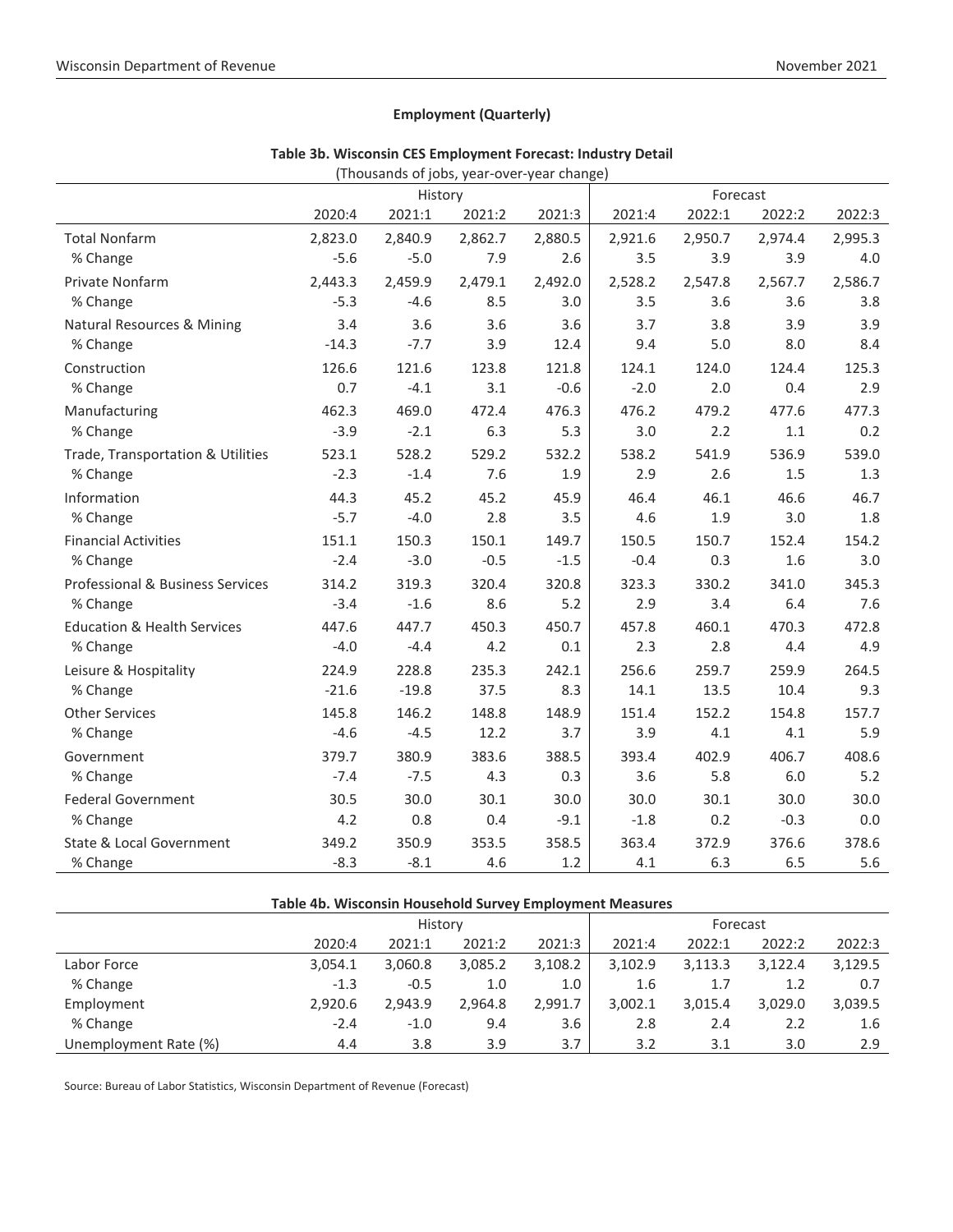#### **Wisconsin Personal Income (Annual)**

#### **Table 5. Wisconsin Personal Income by Major Source**  $(f \text{ Bill} \text{on})$

|                                    |       | (၃ Billions) |        |        |       |         |          |       |  |  |
|------------------------------------|-------|--------------|--------|--------|-------|---------|----------|-------|--|--|
|                                    |       | History      |        |        |       |         | Forecast |       |  |  |
|                                    | 2017  | 2018         | 2019   | 2020   | 2021  | 2022    | 2023     | 2024  |  |  |
|                                    |       |              |        |        |       |         |          |       |  |  |
| <b>Total Personal Income</b>       | 284.5 | 297.7        | 308.2  | 324.3  | 341.9 | 348.3   | 364.7    | 381.8 |  |  |
| % Change                           | 3.7   | 4.7          | 3.5    | 5.2    | 5.4   | 1.9     | 4.7      | 4.7   |  |  |
| <b>Wages and Salaries</b>          | 143.8 | 150.3        | 155.7  | 156.7  | 167.1 | 179.5   | 189.5    | 198.2 |  |  |
| % Change                           | 3.6   | 4.5          | 3.6    | 0.7    | 6.7   | 7.4     | 5.6      | 4.6   |  |  |
| Supplements to Wages and Salaries  | 37.2  | 39.6         | 40.6   | 40.4   | 42.1  | 44.4    | 46.8     | 48.8  |  |  |
| % Change                           | 3.3   | 6.3          | 2.7    | $-0.6$ | 4.2   | 5.5     | 5.2      | 4.4   |  |  |
| Proprietor's Income                | 19.1  | 19.3         | 20.0   | 22.2   | 23.2  | 23.8    | 24.5     | 25.5  |  |  |
| % Change                           | 1.4   | 1.0          | 3.3    | 11.2   | 4.6   | 2.3     | 3.0      | 4.2   |  |  |
| Property Income                    | 54.5  | 56.8         | 58.6   | 58.1   | 58.6  | 60.5    | 62.9     | 65.7  |  |  |
| % Change                           | 4.1   | 4.1          | 3.1    | $-0.8$ | 0.8   | 3.3     | 3.9      | 4.5   |  |  |
| Personal Interest Income           | 22.9  | 23.5         | 23.8   | 23.3   | 23.5  | 23.8    | 24.2     | 25.2  |  |  |
| % Change                           | 3.7   | 2.3          | 1.4    | $-2.1$ | 1.1   | 1.1     | 1.7      | 4.2   |  |  |
| <b>Personal Dividend Income</b>    | 20.9  | 22.2         | 23.7   | 23.4   | 23.5  | 24.7    | 26.2     | 27.6  |  |  |
| % Change                           | 5.9   | 6.5          | 6.6    | $-1.2$ | 0.2   | 5.4     | 5.9      | 5.3   |  |  |
| Rental Income                      | 10.7  | 11.1         | 11.1   | 11.4   | 11.6  | 12.0    | 12.5     | 12.9  |  |  |
| % Change                           | 1.5   | 3.6          | $-0.2$ | 2.9    | 1.6   | 3.4     | 4.2      | 3.5   |  |  |
| Personal Current Transfer Receipts | 49.1  | 51.9         | 54.4   | 68.8   | 74.2  | 65.0    | 67.2     | 70.8  |  |  |
| % Change                           | 4.8   | 5.6          | 4.8    | 26.5   | 7.9   | $-12.4$ | 3.5      | 5.2   |  |  |
| Residence Adjustment               | 3.9   | 4.0          | 4.1    | 3.9    | 4.1   | 4.3     | 4.5      | 4.6   |  |  |
| % Change                           | 4.6   | 1.0          | 2.9    | $-5.1$ | 7.6   | 4.2     | 3.3      | 2.5   |  |  |
| Contributions to Govt. Social Ins. | 23.3  | 24.1         | 25.0   | 25.8   | 27.5  | 29.2    | 30.6     | 31.8  |  |  |
| % Change                           | 4.4   | 3.3          | 4.0    | 3.0    | 6.8   | 6.4     | 4.6      | 4.0   |  |  |

#### **Table 6. Wisconsin Related Income Measures**

|                                               |         | (Different units) |        |        |          |        |        |        |
|-----------------------------------------------|---------|-------------------|--------|--------|----------|--------|--------|--------|
|                                               | History |                   |        |        | Forecast |        |        |        |
|                                               | 2017    | 2018              | 2019   | 2020   | 2021     | 2022   | 2023   | 2024   |
| Real Personal Income (2012 \$ Billions) *     | 292.3   | 302.7             | 308.3  | 320.9  | 325.7    | 322.9  | 331.5  | 339.7  |
| % Change                                      | 2.2     | 3.6               | 1.8    | 4.1    | 1.5      | $-0.9$ | 2.7    | 2.5    |
| Population (Millions)                         | 5.79    | 5.81              | 5.82   | 5.83   | 5.83     | 5.85   | 5.87   | 5.88   |
| % Change                                      | 0.3     | 0.3               | 0.3    | 0.1    | 0.0      | 0.2    | 0.3    | 0.2    |
| Per Capita Income (\$)                        | 49,105  | 51,250            | 52,918 | 55,593 | 58,589   | 59,557 | 62,156 | 64,914 |
| % Change                                      | 3.4     | 4.4               | 3.3    | 5.1    | 5.4      | 1.7    | 4.4    | 4.4    |
| Personal Tax & Nontax Payments* (\$ Billions) | 32.4    | 32.6              | 35.1   | 35.1   | 39.9     | 43.4   | 45.7   | 47.9   |
| % Change                                      | $-0.5$  | 0.7               | 7.4    | 0.1    | 13.7     | 8.7    | 5.3    | 5.0    |
| Disposable Personal Income* (\$ Billions)     | 252.0   | 265.1             | 273.2  | 289.2  | 302.0    | 304.9  | 319.1  | 333.8  |
| % Change                                      | 4.2     | 5.2               | 3.1    | 5.9    | 4.4      | 1.0    | 4.6    | 4.6    |
| GDP (\$ Billions)                             | 318.4   | 332.3             | 344.7  | 337.7  | 366.2    | 393.9  | 413.2  | 433.1  |
| % Change                                      | 1.4     | 4.4               | 3.8    | $-2.0$ | 8.4      | 7.6    | 4.9    | 4.8    |
| Real GDP (chained 2012 \$ Billions)           | 292.3   | 299.4             | 303.9  | 291.7  | 306.9    | 319.4  | 327.7  | 335.3  |
| % Change                                      | 0.1     | 2.4               | 1.5    | $-4.0$ | 5.2      | 4.0    | 2.6    | 2.3    |

Source: Bureau of Economic Analysis, Wisconsin Department of Revenue (Forecast) \*2020 values are forecasted